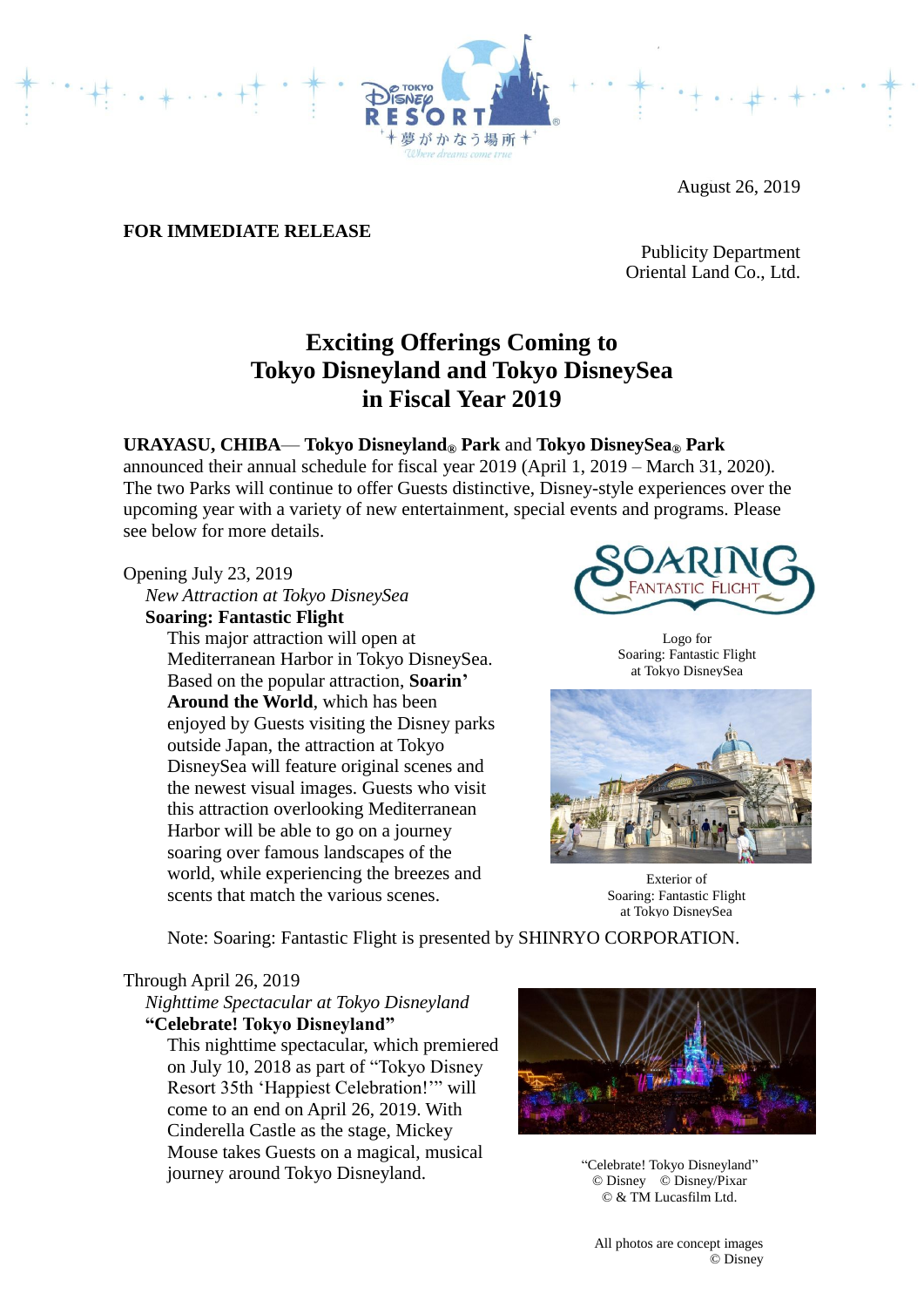# Opening July 23, 2019 *New Show at Tokyo DisneySea*

**"Song of Mirage"**

In this show presented at the Hangar Stage in Lost River Delta, Mickey Mouse and his Disney Friends go on an adventure to seek out the Rio Dorado (Spanish for "golden river") and its legendary city of gold. This show features an original story in a rousing live performance with impressive projection mapping.



"Song of Mirage" at Tokyo DisneySea

Note: With the introduction of this new show, "Out of Shadowland," currently presented at Hangar Stage, will close on March 31, 2019.

## From October 14, 2019

 *New Dance Program for Kids at Tokyo Disneyland* "**Jamboree Mickey**"

This new dance program in front of Cinderella Castle invites younger Guests to learn some new moves with Mickey and Friends. Participating children can have fun dancing around with the Disney Pals to music based on the well-loved "Mickey Mouse March."



"Jamboree Mickey!" Tokyo Disneyland

## Through March 25, 2020

*Nighttime Entertainment at Tokyo DisneySea* **"Fantasmic!"**

This nighttime entertainment, which premiered on April 28, 2011 will come to an end on March 25, 2020. Taking place on the waters of Mediterranean Harbor, this spectacular entertainment features Mickey Mouse as the Sorcerer's Apprentice who creates a fantastic world of Disney through his powers of imagination.

Note: "Fantasmic!" is presented by NTT DOCOMO, Inc.



"Fantasmic!" Tokyo Disneyland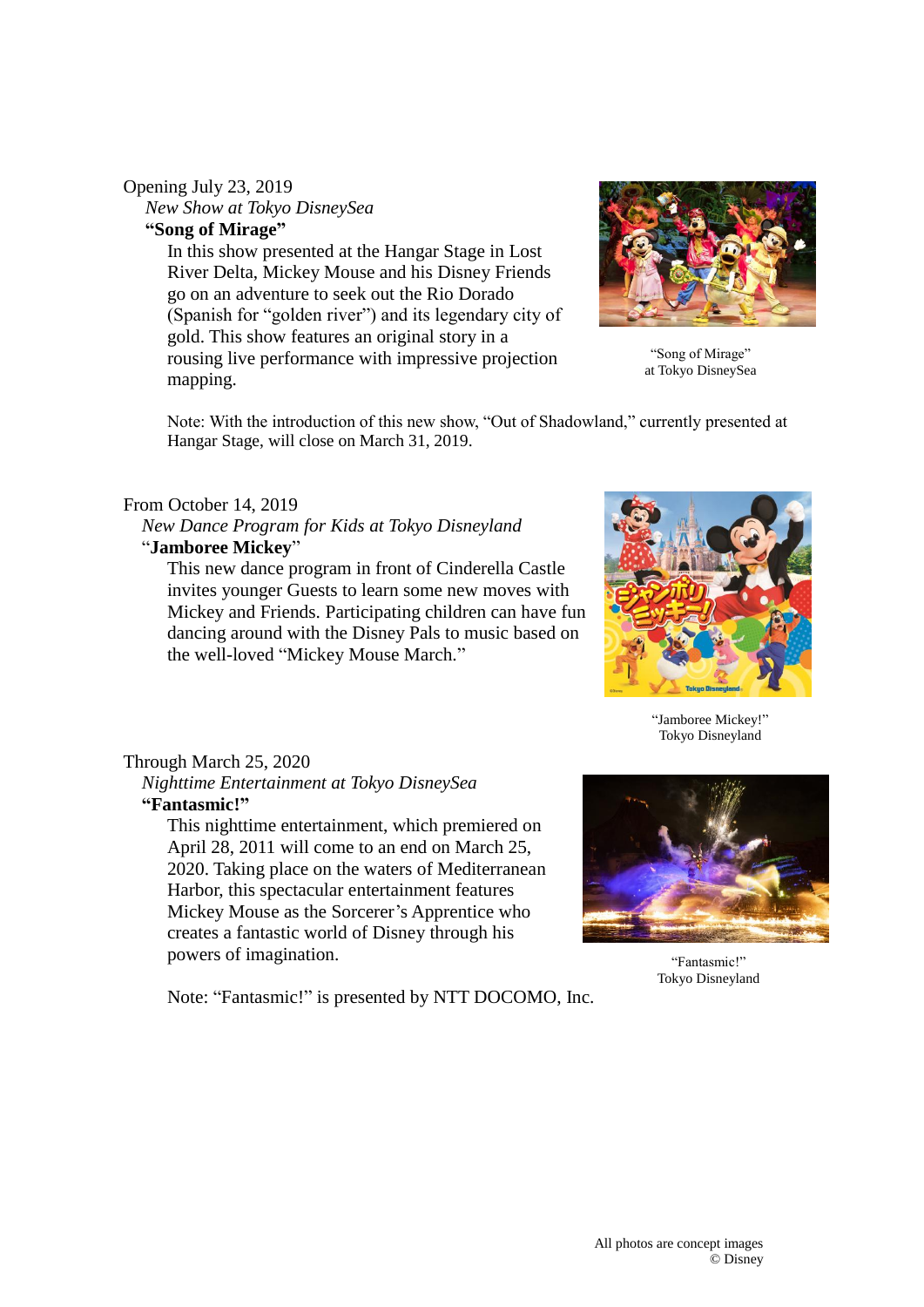#### April 4 – June 2, 2019

### *Special Event at Tokyo Disneyland / Tokyo DisneySea* **"Disney's Easter"**

This regular springtime event will be held at both Tokyo Disneyland and Tokyo DisneySea for the first time in two years.

At Tokyo Disneyland, the Easter egg characters with bunny ears, known as "Usatama," are back again. Together with the Disney Friends, Guests can join these mischievous "Usatama" for some wacky springtime fun!

Tokyo DisneySea will offer a brand new theme for the event, so that Guests can experience a bright and colorful springtime atmosphere filled with excitement.



"Disney's Easter" at Tokyo Disneyland "Disney's Easter"



at Tokyo DisneySea

### June 6 – July 7, 2019

*Special Program at Tokyo Disneyland / Tokyo DisneySea* **"Disney Tanabata Days"** 

The Japanese star festival known as "Tanabata" will be celebrated in unique Disney-style at both Parks.

At Tokyo Disneyland and Tokyo DisneySea, Mickey Mouse and Minnie Mouse dressed as Hikoboshi and Orihime, the two star-crossed lovers of this festival, will greet Guests. **"Disney Tanabata Days"** will feature traditional decorations where Guests can write their wishes on "Wishing Cards" to be hung at the "Wishing Place."



"Disney Tanabata Days" at Tokyo Disneyland



"Disney Tanabata Days" at Tokyo DisneySea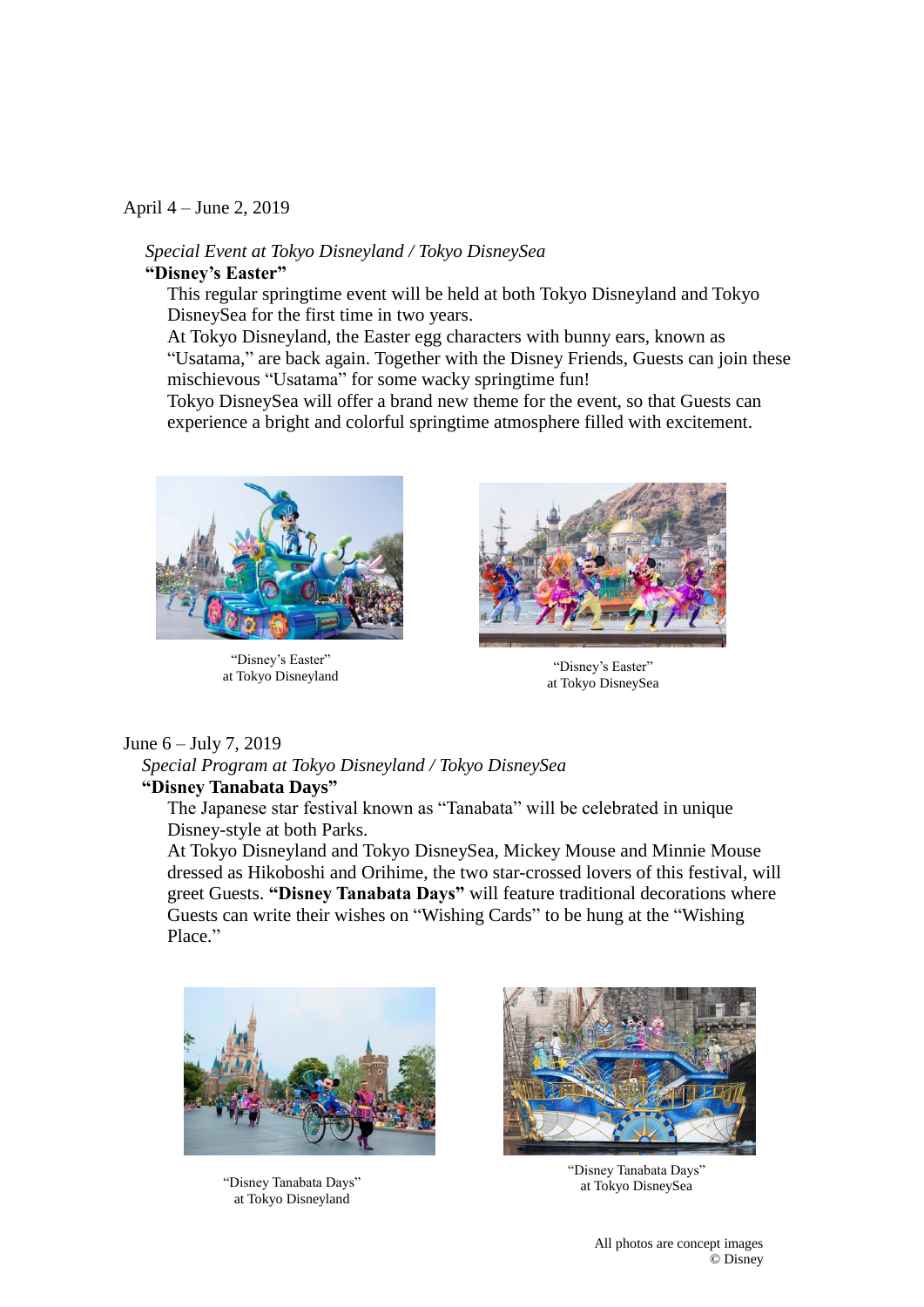#### June 6 – August 27, 2019

*Special Program at Tokyo DisneySea*

# **"Duffy's Sunny Fun"**

Guests will enjoy the world of Duffy and Friends in this program that offers merchandise, menu items and decorations inspired by Duffy and his friends enjoying a bright summer day at a beach in Cape Cod.

#### July 9 – September 1, 2019

*Special Event at Tokyo Disneyland*

#### **"Donald's Hot Jungle Summer"**

This exciting summer event will be presented with a brand new theme of a colorful jungle, and will feature a stage show after dark in front of Cinderella Castle for the first time in six years. Donald Duck and the Disney Friends entertain Guests in this thrilling performance enhanced with tons of spraying water and fire.



"Donald's Hot Jungle Summer" at Tokyo Disneyland

## *Special Event at Tokyo DisneySea*

## **"Disney Pirates Summer"**

This special event brings the world of the Disney *Pirates of the Caribbean* film series to Tokyo DisneySea. At Mediterranean Harbor, Guests can enjoy a show featuring Captain Jack Sparrow, Captain Barbossa and their motley crew of pirates, as well as a variety of atmosphere entertainment presented throughout the Park. The pirate theme is also the inspiration for special merchandise, menu items and decorations, transforming Tokyo DisneySea into a swashbuckling world of pirate fun!



"Disney Pirates Summer" at Tokyo DisneySea

### September 10 – October 31, 2019

*Special Event at Tokyo Disneyland / Tokyo DisneySea*

# **"Disney Halloween"**

Each Park will offer in its own unique way a "Disney Halloween" event. At Tokyo Disneyland, the special event will be themed to a "ghost version of Tokyo Disneyland." Halloween ghosts will welcome Guests to their spooky version of the Park.

The special event at Tokyo DisneySea will feature a brand new theme, presenting a cool, but eerie Halloween atmosphere throughout the Park.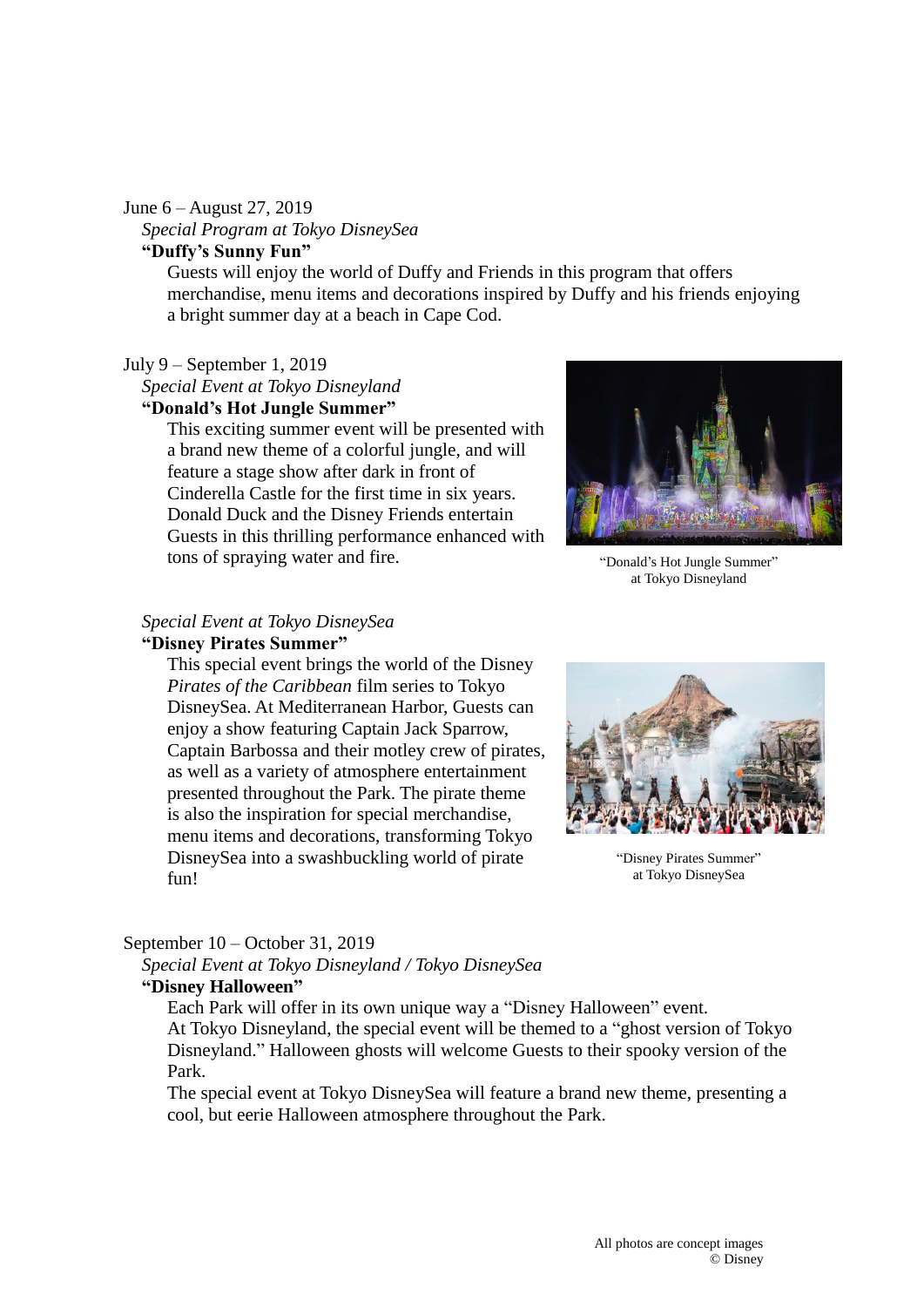

"Disney Halloween" at Tokyo Disneyland



"Disney Halloween" at Tokyo DisneySea

## November 8 – December 25, 2019

*Special Event at Tokyo Disneyland / Tokyo DisneySea*

# **"Disney Christmas"**

At Tokyo Disneyland, Guests will enjoy the special event themed to "pop-up storybooks full of the Disney Friends' Christmas fun." The parade presented along the parade route will bring to life pages from storybooks showing the Disney Characters having fun at Christmastime.

The Christmas event at Tokyo DisneySea will feature a splendid, colorful revue presented at Mediterranean Harbor. Guests will be enchanted with live performances that create a wonderful holiday mood unique to Tokyo DisneySea. A nighttime entertainment will also be presented on the harbor waters featuring a towering Christmas tree and illuminations.



"Disney Christmas" at Tokyo Disneyland



"Disney Christmas" at Tokyo DisneySea

# January  $1 - 5$ , 2020

*New Year's Programs at Tokyo Disneyland / Tokyo DisneySea*

Both Parks will celebrate the start of the year with colorful Japanese-style New Year's decorations at the main entrances, traditional New Year's cuisine and merchandise featuring the zodiac animal for the year. Mickey Mouse and his Disney Friends will be dressed up in kimono to welcome Guests in Japanese style.